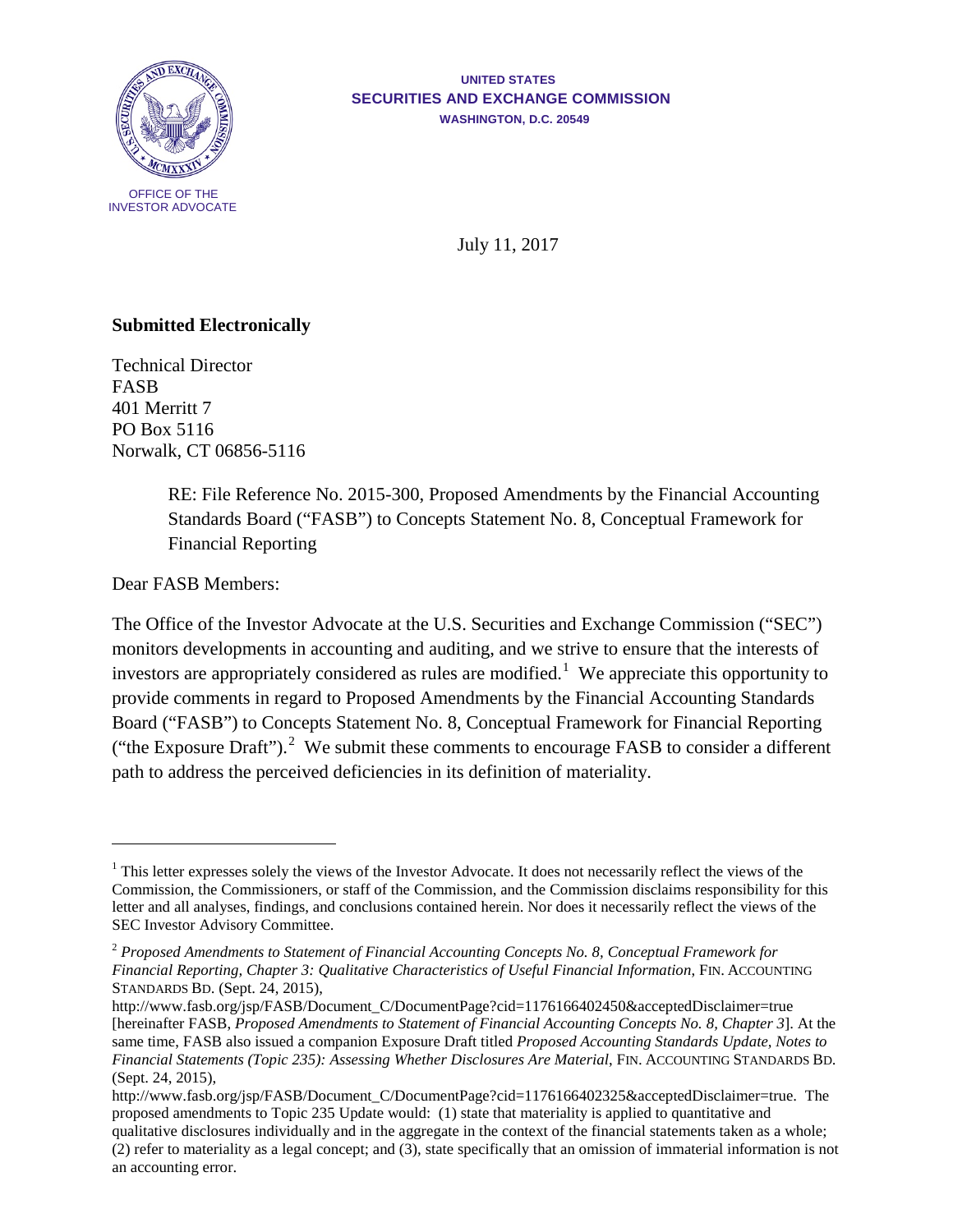## **Background**

 $\overline{a}$ 

The Exposure Draft explains that the current definition of materiality in Chapter 3 of Concepts Statement 8 is "inconsistent with the legal concept of materiality in the United States" and proposes amendments to eliminate the inconsistencies. In short, it appears that Concepts Statement No. 8 was adopted to align the definition of materiality with international standards, but it has resulted in some inconsistency with U.S. law.<sup>[3](#page-1-0)</sup>

To address this problem, FASB has proposed to eliminate the definition in Concepts Statement No. 8 and merely state that materiality is a legal concept. According to the Exposure Draft, "The Board decided that the simplest and most effective way to avoid creating uncertainty or confusion is to (a) make it clear that the Board should not define materiality and (b) remove the existing definition of materiality and replace it with a broad observation of the U.S. Supreme Court's definition in the context of the antifraud provisions of the U.S. securities laws."[4](#page-1-1)

As you know, a significant number of investors and investor organizations, including the SEC Investor Advisory Committee, have submitted comment letters in opposition to the proposed change. Among other things, investors have advanced the following arguments:

<span id="page-1-5"></span><span id="page-1-4"></span>• Why make a change, and why now?<sup>[5](#page-1-2)</sup> FASB has failed to justify the need for change, some commenters asserted. Moreover, some commenters suggested that the proposed amendments do not reflect the interests of investors and instead appear motivated to accommodate preparers.<sup>[6](#page-1-3)</sup>

[Disposition&blobheadervalue2=580175&blobheadervalue1=filename%3DDISFR-](http://www.fasb.org/cs/BlobServer?blobkey=id&blobnocache=true&blobwhere=1175832307297&blobheader=application%2Fpdf&blobheadername2=Content-Length&blobheadername1=Content-Disposition&blobheadervalue2=580175&blobheadervalue1=filename%3DDISFR-C.ED.0010.COUNCIL_OF_INSTITUTIONAL_INVESTORS_AMY_BORRUS.pdf&blobcol=urldata&blobtable=MungoBlobs)

<span id="page-1-0"></span><sup>3</sup> *Proposed Statement of Financial Accounting Concepts No. 8, Conceptual Framework for Financial Reporting, Chapter 7: Presentation*, FIN. ACCOUNTING STANDARDS BD. at 1 (Aug. 11, 2016), [http://www.fasb.org/jsp/FASB/Document\\_C/DocumentPage?cid=1176168366904&acceptedDisclaimer=tr](http://www.fasb.org/jsp/FASB/Document_C/DocumentPage?cid=1176168366904&acceptedDisclaimer=true) [ue.](http://www.fasb.org/jsp/FASB/Document_C/DocumentPage?cid=1176168366904&acceptedDisclaimer=true)

<span id="page-1-1"></span><sup>4</sup> FASB, *Proposed Amendments to Statement of Financial Accounting Concepts No. 8, Chapter 3*, *supra* note [2.](#page-0-2)

<span id="page-1-2"></span><sup>&</sup>lt;sup>5</sup> CFA Institute, Comment Letter on Conceptual Framework for Financial Reporting – Chapter 3: Qualitative Characteristics of Useful Financial Information, (Jan. 21, 2016),

[http://www.fasb.org/cs/BlobServer?blobkey=id&blobnocache=true&blobwhere=1175832674224&blobheader=appl](http://www.fasb.org/cs/BlobServer?blobkey=id&blobnocache=true&blobwhere=1175832674224&blobheader=application%2Fpdf&blobheadername2=Content-Length&blobheadername1=Content-Disposition&blobheadervalue2=533025&blobheadervalue1=filename%3DDISFR-C.ED.0050.CFA_INSTITUTE_CDPC_SANDRA_J._PETERS_ASHWINPAUL_C._SONDHI.pdf&blobcol=urldata&blobtable=MungoBlobs) [ication%2Fpdf&blobheadername2=Content-Length&blobheadername1=Content-](http://www.fasb.org/cs/BlobServer?blobkey=id&blobnocache=true&blobwhere=1175832674224&blobheader=application%2Fpdf&blobheadername2=Content-Length&blobheadername1=Content-Disposition&blobheadervalue2=533025&blobheadervalue1=filename%3DDISFR-C.ED.0050.CFA_INSTITUTE_CDPC_SANDRA_J._PETERS_ASHWINPAUL_C._SONDHI.pdf&blobcol=urldata&blobtable=MungoBlobs)

[Disposition&blobheadervalue2=533025&blobheadervalue1=filename%3DDISFR-](http://www.fasb.org/cs/BlobServer?blobkey=id&blobnocache=true&blobwhere=1175832674224&blobheader=application%2Fpdf&blobheadername2=Content-Length&blobheadername1=Content-Disposition&blobheadervalue2=533025&blobheadervalue1=filename%3DDISFR-C.ED.0050.CFA_INSTITUTE_CDPC_SANDRA_J._PETERS_ASHWINPAUL_C._SONDHI.pdf&blobcol=urldata&blobtable=MungoBlobs)

[C.ED.0050.CFA\\_INSTITUTE\\_CDPC\\_SANDRA\\_J.\\_PETERS\\_ASHWINPAUL\\_C.\\_SONDHI.pdf&blobcol=urldata](http://www.fasb.org/cs/BlobServer?blobkey=id&blobnocache=true&blobwhere=1175832674224&blobheader=application%2Fpdf&blobheadername2=Content-Length&blobheadername1=Content-Disposition&blobheadervalue2=533025&blobheadervalue1=filename%3DDISFR-C.ED.0050.CFA_INSTITUTE_CDPC_SANDRA_J._PETERS_ASHWINPAUL_C._SONDHI.pdf&blobcol=urldata&blobtable=MungoBlobs) [&blobtable=MungoBlobs](http://www.fasb.org/cs/BlobServer?blobkey=id&blobnocache=true&blobwhere=1175832674224&blobheader=application%2Fpdf&blobheadername2=Content-Length&blobheadername1=Content-Disposition&blobheadervalue2=533025&blobheadervalue1=filename%3DDISFR-C.ED.0050.CFA_INSTITUTE_CDPC_SANDRA_J._PETERS_ASHWINPAUL_C._SONDHI.pdf&blobcol=urldata&blobtable=MungoBlobs) [hereinafter CFA Institute].

<span id="page-1-3"></span><sup>6</sup> *See, e.g.*, Council of Institutional Investors, Comment Letter on File Nos. 2015-300, 2015-310, (Dec. 3, 2015), [http://www.fasb.org/cs/BlobServer?blobkey=id&blobnocache=true&blobwhere=1175832307297&blobheader=appl](http://www.fasb.org/cs/BlobServer?blobkey=id&blobnocache=true&blobwhere=1175832307297&blobheader=application%2Fpdf&blobheadername2=Content-Length&blobheadername1=Content-Disposition&blobheadervalue2=580175&blobheadervalue1=filename%3DDISFR-C.ED.0010.COUNCIL_OF_INSTITUTIONAL_INVESTORS_AMY_BORRUS.pdf&blobcol=urldata&blobtable=MungoBlobs) [ication%2Fpdf&blobheadername2=Content-Length&blobheadername1=Content-](http://www.fasb.org/cs/BlobServer?blobkey=id&blobnocache=true&blobwhere=1175832307297&blobheader=application%2Fpdf&blobheadername2=Content-Length&blobheadername1=Content-Disposition&blobheadervalue2=580175&blobheadervalue1=filename%3DDISFR-C.ED.0010.COUNCIL_OF_INSTITUTIONAL_INVESTORS_AMY_BORRUS.pdf&blobcol=urldata&blobtable=MungoBlobs)

[C.ED.0010.COUNCIL\\_OF\\_INSTITUTIONAL\\_INVESTORS\\_AMY\\_BORRUS.pdf&blobcol=urldata&blobtable=](http://www.fasb.org/cs/BlobServer?blobkey=id&blobnocache=true&blobwhere=1175832307297&blobheader=application%2Fpdf&blobheadername2=Content-Length&blobheadername1=Content-Disposition&blobheadervalue2=580175&blobheadervalue1=filename%3DDISFR-C.ED.0010.COUNCIL_OF_INSTITUTIONAL_INVESTORS_AMY_BORRUS.pdf&blobcol=urldata&blobtable=MungoBlobs) [MungoBlobs](http://www.fasb.org/cs/BlobServer?blobkey=id&blobnocache=true&blobwhere=1175832307297&blobheader=application%2Fpdf&blobheadername2=Content-Length&blobheadername1=Content-Disposition&blobheadervalue2=580175&blobheadervalue1=filename%3DDISFR-C.ED.0010.COUNCIL_OF_INSTITUTIONAL_INVESTORS_AMY_BORRUS.pdf&blobcol=urldata&blobtable=MungoBlobs) [hereinafter Council of Institutional Investors].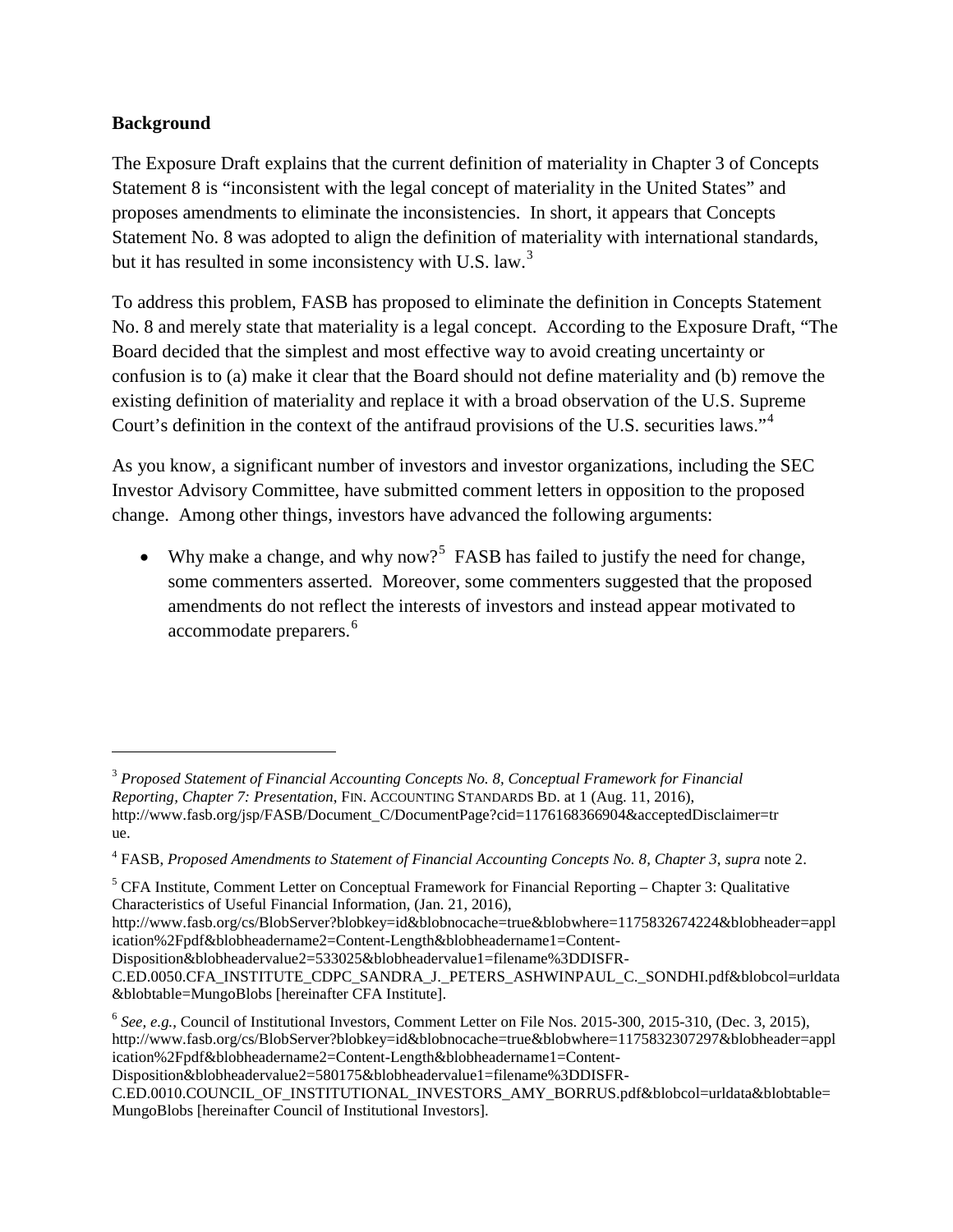- The proposals are based in part on the mistaken premise that investors are suffering from information overload, but that is not what investors themselves are saying.<sup>[7](#page-2-1)</sup> In the name of disclosure simplification for the purported benefit of investors, the proposals would reduce the flow of information that investors use and need.<sup>[8](#page-2-2)</sup>
- <span id="page-2-0"></span>• The proposals would move decision-making on materiality from accountants to lawyers. The SEC's Investor Advisory Committee,<sup>[9](#page-2-3)</sup> in a theme echoed by other investors,  $10$ warned in its comment letter of the risk "that, by replacing the current, differentiated professional accounting standard with a case-law driven legal standard, close questions of judgment will ultimately devolve to lawyers rather than accountants."<sup>11</sup>
- The proposals would encourage excessive management discretion. For example, the Investor Advisory Committee argues: "Granting issuers greater latitude to use discretion in evaluating the materiality of disclosures in the absence of a framework is fraught with the risk that disclosures that are unfavorable to the issuer are disproportionately viewed as immaterial and as a result excluded from the financial statements. Such a result is not in the best interest of investors, and is anathema to investor protection, capital formation, and the efficient functioning of the capital markets."

## **Seeking to Reconcile FASB's Goal with Investor Concerns**

In my view, it would be useful for FASB to address the misalignment between Concepts Statement No. 8 and the definition of materiality under U.S. law. While the existing Concepts Statement No. 8 definition may be advantageous to investors in certain respects, I believe it is

[http://www.fasb.org/cs/BlobServer?blobkey=id&blobnocache=true&blobwhere=1175832725818&blobheader=appl](http://www.fasb.org/cs/BlobServer?blobkey=id&blobnocache=true&blobwhere=1175832725818&blobheader=application%2Fpdf&blobheadername2=Content-Length&blobheadername1=Content-Disposition&blobheadervalue2=661871&blobheadervalue1=filename%3DDISFR-C.ED.0051.SEC_INVESTOR_ADVISORY_COMMITTEE.pdf&blobcol=urldata&blobtable=MungoBlobs) [ication%2Fpdf&blobheadername2=Content-Length&blobheadername1=Content-](http://www.fasb.org/cs/BlobServer?blobkey=id&blobnocache=true&blobwhere=1175832725818&blobheader=application%2Fpdf&blobheadername2=Content-Length&blobheadername1=Content-Disposition&blobheadervalue2=661871&blobheadervalue1=filename%3DDISFR-C.ED.0051.SEC_INVESTOR_ADVISORY_COMMITTEE.pdf&blobcol=urldata&blobtable=MungoBlobs)

[Disposition&blobheadervalue2=661871&blobheadervalue1=filename%3DDISFR-](http://www.fasb.org/cs/BlobServer?blobkey=id&blobnocache=true&blobwhere=1175832725818&blobheader=application%2Fpdf&blobheadername2=Content-Length&blobheadername1=Content-Disposition&blobheadervalue2=661871&blobheadervalue1=filename%3DDISFR-C.ED.0051.SEC_INVESTOR_ADVISORY_COMMITTEE.pdf&blobcol=urldata&blobtable=MungoBlobs)

[http://www.fasb.org/cs/BlobServer?blobkey=id&blobnocache=true&blobwhere=1175832346526&blobheader=appl](http://www.fasb.org/cs/BlobServer?blobkey=id&blobnocache=true&blobwhere=1175832346526&blobheader=application%2Fpdf&blobheadername2=Content-Length&blobheadername1=Content-Disposition&blobheadervalue2=546438&blobheadervalue1=filename%3DDISFR-C.ED.0015.R.G._ASSOCIATES_INC._JACK_T._CIESIELSKI.pdf&blobcol=urldata&blobtable=MungoBlobs) [ication%2Fpdf&blobheadername2=Content-Length&blobheadername1=Content-](http://www.fasb.org/cs/BlobServer?blobkey=id&blobnocache=true&blobwhere=1175832346526&blobheader=application%2Fpdf&blobheadername2=Content-Length&blobheadername1=Content-Disposition&blobheadervalue2=546438&blobheadervalue1=filename%3DDISFR-C.ED.0015.R.G._ASSOCIATES_INC._JACK_T._CIESIELSKI.pdf&blobcol=urldata&blobtable=MungoBlobs)

[Disposition&blobheadervalue2=546438&blobheadervalue1=filename%3DDISFR-](http://www.fasb.org/cs/BlobServer?blobkey=id&blobnocache=true&blobwhere=1175832346526&blobheader=application%2Fpdf&blobheadername2=Content-Length&blobheadername1=Content-Disposition&blobheadervalue2=546438&blobheadervalue1=filename%3DDISFR-C.ED.0015.R.G._ASSOCIATES_INC._JACK_T._CIESIELSKI.pdf&blobcol=urldata&blobtable=MungoBlobs)

[C.ED.0015.R.G.\\_ASSOCIATES\\_INC.\\_JACK\\_T.\\_CIESIELSKI.pdf&blobcol=urldata&blobtable=MungoBlobs.](http://www.fasb.org/cs/BlobServer?blobkey=id&blobnocache=true&blobwhere=1175832346526&blobheader=application%2Fpdf&blobheadername2=Content-Length&blobheadername1=Content-Disposition&blobheadervalue2=546438&blobheadervalue1=filename%3DDISFR-C.ED.0015.R.G._ASSOCIATES_INC._JACK_T._CIESIELSKI.pdf&blobcol=urldata&blobtable=MungoBlobs)

 $\overline{a}$ 

<span id="page-2-1"></span> $7$  The CFA Institute, for example, identifies investors' greatest concern as a lack of disclosure related to the most important financial statement captions –revenues and expenses. Moreover, the CFA Institute argues that FASB's discussion fails to address the use of technology to address ostensible disclosure overload. CFA Institute, *supra* n. [5.](#page-1-4)

<span id="page-2-2"></span><sup>8</sup> Council of Institutional Investors, *supra* n[. 6.](#page-1-5)

<span id="page-2-3"></span><sup>&</sup>lt;sup>9</sup> SEC, Investor Advisory Committee, Comment Letter on Proposed Amendments to Statement of Financial Accounting Concepts & Notes to Financial Statements (Jan. 21, 2016),

[C.ED.0051.SEC\\_INVESTOR\\_ADVISORY\\_COMMITTEE.pdf&blobcol=urldata&blobtable=MungoBlobs](http://www.fasb.org/cs/BlobServer?blobkey=id&blobnocache=true&blobwhere=1175832725818&blobheader=application%2Fpdf&blobheadername2=Content-Length&blobheadername1=Content-Disposition&blobheadervalue2=661871&blobheadervalue1=filename%3DDISFR-C.ED.0051.SEC_INVESTOR_ADVISORY_COMMITTEE.pdf&blobcol=urldata&blobtable=MungoBlobs) [hereinafter SEC, IAC].

<span id="page-2-4"></span><sup>10</sup> *See, e.g.*, Council of Institutional Investors, *supra* note [6;](#page-1-5) R.G. Associates, Inc., Comment Letter on File Reference No. 2015-300, 2015-310 (Dec. 7, 2015),

<span id="page-2-5"></span><sup>11</sup> SEC, IAC, *supra* note [9.](#page-2-0)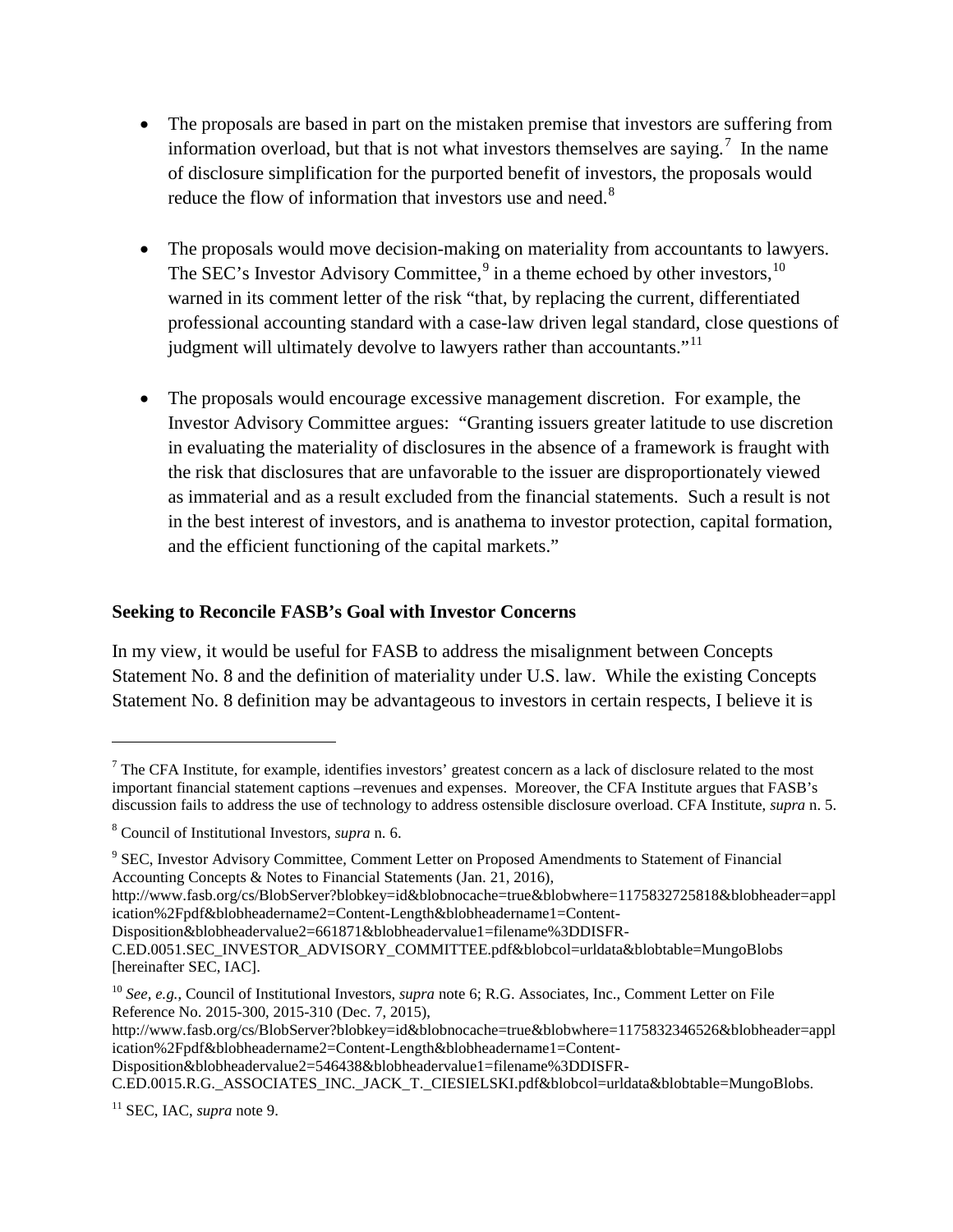best to maximize consistency in the treatment of materiality in various contexts to eliminate any confusion or inefficiency.

Nonetheless, I do not believe it is necessary or prudent to simply "punt" the definition to the courts. The case law definition of materiality originally developed in an anti-fraud context, where courts were deciding whether the failure to disclose a particular fact rose to the level of fraud. FASB need not contradict the courts' guidance, but it also should not feel bound to adopt a standard that would say, in effect, "Disclose only what is necessary to avoid committing fraud." FASB could and should illustrate how to properly apply materiality in an accounting context. Providing insightful explanations and examples of making reasonable materiality judgments would be of benefit to all stakeholders, including investors and preparers alike. In doing so, FASB would be encouraging disclosure that is robust and useful.

I am a member of the SEC's Investor Advisory Committee and was present during its discussion of this issue during its public meeting on January 21, 2016.<sup>[12](#page-3-0)</sup> In an attempt to find a constructive path forward, I asked one question at that meeting: In lieu of FASB's proposed amendments to Concepts Statement No. 8, would it be a viable alternative for the Board to go back to the concepts of materiality articulated in Concepts Statement No.  $2^{13}$  $2^{13}$  $2^{13}$  (the predecessor to Concepts Statement No. 8)?

I thank FASB for including this alternative proposal in its Questions for Participants at the Public Roundtable Meeting at your headquarters on March 17, 2017. Let me also take this opportunity to applaud FASB for holding the Roundtable, which enhanced the transparency of the process and afforded investors and other interested parties the opportunity to express their views in a thoughtful discussion. I personally benefited from the dialogue.

Participants at the Roundtable appeared to reach—or at least approach—consensus favoring a return to the concept of materiality as expressed in Concepts Statement No. 2. Based on that discussion, as well my reflections on the matter, I have concluded that this would indeed be the best approach. I believe also that the SEC's Staff Accounting Bulletin No. 99 ("SAB 99") should help inform FASB's discussion of materiality and that the revised Concept Statement should specifically reference SAB 99.<sup>[14](#page-3-2)</sup>

Concepts Statement No. 2, unlike the 2015 Exposure Drafts, offers a useful discussion of the nuances of making materiality judgments in the context of specific facts and circumstances in preparing, auditing, and correcting any mistakes in financial statements.

 $\overline{a}$ 

<span id="page-3-0"></span><sup>&</sup>lt;sup>12</sup> Investor Advisory Committee Meeting, SEC Webcast (Jan. 21, 2016)[, https://www.sec.gov/video/webcast-archive](https://www.sec.gov/video/webcast-archive-player.shtml?document_id=investor-advisory-committee-012116)[player.shtml?document\\_id=investor-advisory-committee-012116.](https://www.sec.gov/video/webcast-archive-player.shtml?document_id=investor-advisory-committee-012116)

<span id="page-3-1"></span><sup>13</sup> *Statement of Financial Accounting Concepts No. 2*, *Qualitative Characteristics of Accounting Information (As Amended)*, FIN. ACCOUNTING STANDARDS BD. (May 1980),

http://www.fasb.org/jsp/FASB/Document\_C/DocumentPage?cid=1218220132599&acceptedDisclaimer=true.

<span id="page-3-2"></span> $14$  SEC Staff Accounting Bulletin No. 99, 64 Fed. Reg. 45150 (Aug. 12, 1999).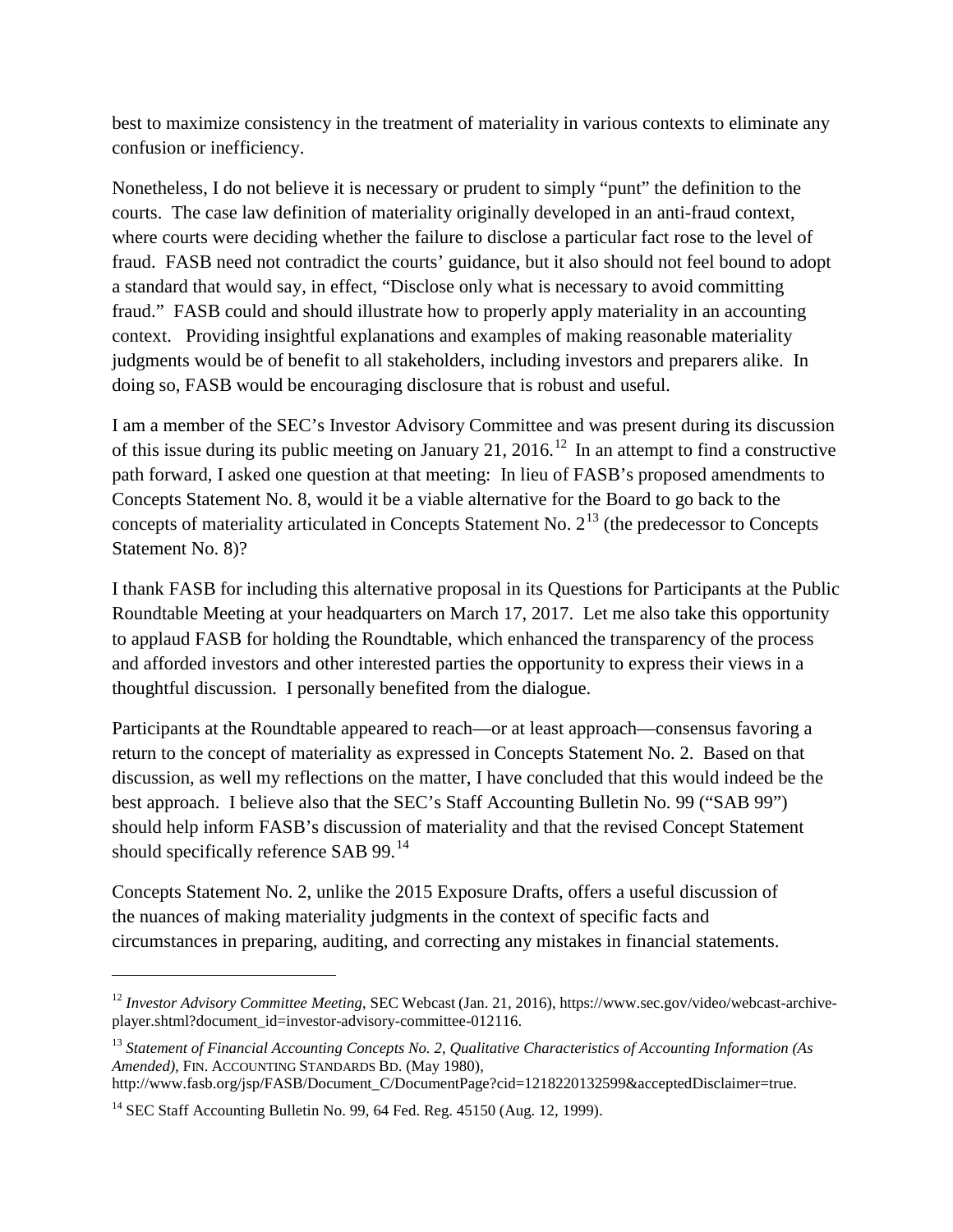Likewise, SAB 99 provides a helpful framework for evaluating materiality decisions related to financial statements. SAB 99 makes clear that companies must take into account quantitative factors as well as qualitative facts when considering questions of materiality. The guidance offers examples of how the same quantity may be less than material in one context and yet rise to that level in another.

As you know, SAB 99 already references both the Supreme Court definition of materiality and the relevant content in Concepts Statement No. 2.<sup>15</sup> In addition, as noted by one of the FASB members in an article in late 2016, Concepts Statement No. 2 is more closely aligned than Concepts Statement No. 8 with both SAB 99 and court decisions:

The definition of materiality currently in Concepts Statement 8 does not conform to any of the others currently in place in the U.S. financial reporting system. The Securities and Exchange Commission (SEC) rules and guidance (including Staff Accounting Bulletin 99), auditing standards, and decisions made by courts are more similar to our prior definition in Concepts Statement 2, which was replaced in 2010 by Concepts Statement 8.<sup>[16](#page-4-1)</sup>

A fresh approach based on Concepts Statement No. 2 and SAB 99 would address several investor concerns. It would illustrate how to apply the general definition of materiality and make reasonable materiality judgments in various accounting contexts. This would include examples in which an item is small in magnitude but nonetheless important in the context of trends or other qualitative factors, such as turning a loss into a profit. This approach should be seen as encouraging disclosures of material items, rather than oversimplifying or reducing them. The revised language could also remove or alleviate concerns over encouraging excessive management discretion or devolving accounting decisions to lawyers.<sup>[17](#page-4-2)</sup>

In summary, I believe that an alternative approach, based on Concepts Statement No. 2 and SAB 99, would satisfy FASB's goals of correcting a misalignment in the definition of materiality

 $\overline{a}$ 

<span id="page-4-0"></span><sup>15</sup> *Id.*

<span id="page-4-1"></span><sup>&</sup>lt;sup>16</sup> The Board member went on to portray the 2015 Exposure Drafts as aligned more closely with Concepts Statement No. 2: "The 2015 Exposure Drafts comes much closer to aligning the definitions already in place—closer to the prior, longstanding definition from Concepts Statement 2." In my view however, there is still a significant difference, Concepts Statement No. 2 provides illustrations and examples that are missing in the Exposure Drafts. Marc Siegel, *For the Investor: Disclosure Effectiveness – How Materiality Fits In*, FIN. ACCOUNTING STANDARDS BD. (2016 Q1),

[http://www.fasb.org/cs/ContentServer?c=Page&pagename=FASB%2FPage%2FSectionPage&cid=1176167771326.](http://www.fasb.org/cs/ContentServer?c=Page&pagename=FASB%2FPage%2FSectionPage&cid=1176167771326)

<span id="page-4-2"></span> $17$  The scope of SAB 99 overlaps with, but is not identical to, FASB's purview. While SAB 99 applies only to firms reporting to the Commission, FASB must also consider non-reporting entities that nonetheless use GAAP, including private for-profit and not-for-profit firms. If the Board adopts the approach recommended here, it may wish to consider how this difference in scope would affect any incorporation of the discussion in SAB 99. In addition, the Board may wish to take the opportunity to update portions of Concepts Statement No. 2, such as the list of court cases and the Examples of Quantitative Materiality Guidelines.